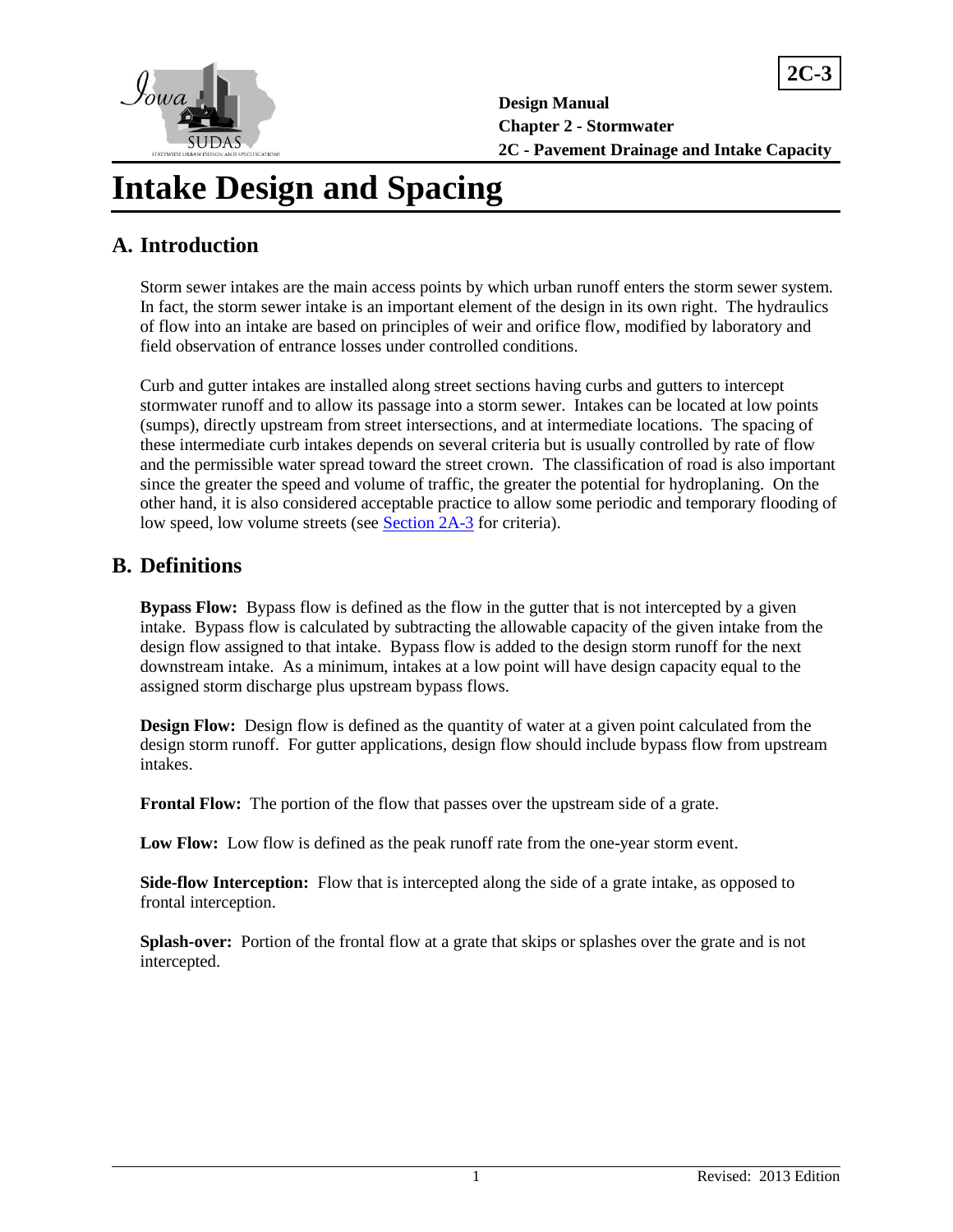## **C. Intake Types**

A storm sewer intake is an opening into a storm sewer system for the entrance of surface storm runoff. There are four basic types of intakes:

- **1. Grate Intakes:** Grate intakes, as a class, perform satisfactorily over a wide range of gutter grades. Grate intakes generally lose capacity with increase in grade, but to a lesser degree than curb opening intakes. The principal advantage of grate intakes is that they are installed along the roadway where the water is flowing. Their principal disadvantage is that they may be clogged by floating trash or debris. Additionally, where bicycle traffic occurs, grates should be bicycle safe.
- **2. Curb Opening:** Curb-opening (open-throat) intakes are most effective on flatter slopes, in sags, and with flows which typically carry significant amounts of floating debris. The interception capacity of curb-opening intakes decreases as the longitudinal gutter grade steepens. Consequently, the use of curb-opening intakes is recommended in sags and on grades less than 3%. Of course, they are bicycle safe as well.
- **3. Combination Intakes:** Combination intakes provide the advantages of both curb opening and grate intakes. This combination results in a high capacity intake that offers the advantages of both grate and curb opening intakes.
- **4. Slotted Drain Intakes:** Slotted drain intakes can be used in areas where it is desirable to intercept sheet flow before it crosses onto a section of roadway. Their principal advantage is their ability to intercept flow over a wide section. However, slotted intakes are very susceptible to clogging from sediments and debris, and are not recommended for use in environments where significant sediment or debris loads may be present. Slotted intakes on a longitudinal grade do have the same hydraulic capacity as curb openings when debris is not a factor. Slotted drain intakes are not commonly utilized within the public right-of-way; therefore, the detailed design for these intakes is not included herein. For additional information on slotted drain intakes, refer to HEC-22.

## **D. Intake Capacity**

The capacity of an intake is decreased by such factors as debris plugging, pavement overlaying, etc. Therefore, the allowable capacity of an intake is determined by applying the applicable reduction factor from the following table to the theoretical capacity calculated from the design procedures outlined in this section. These reduction factors are based on vane grates, which are required on all curb grate intakes within the street. Other intake grates may be approved by the Jurisdictional Engineer outside of the street right-of-way. The Iowa DOT normally requires curb opening intakes on primary roads.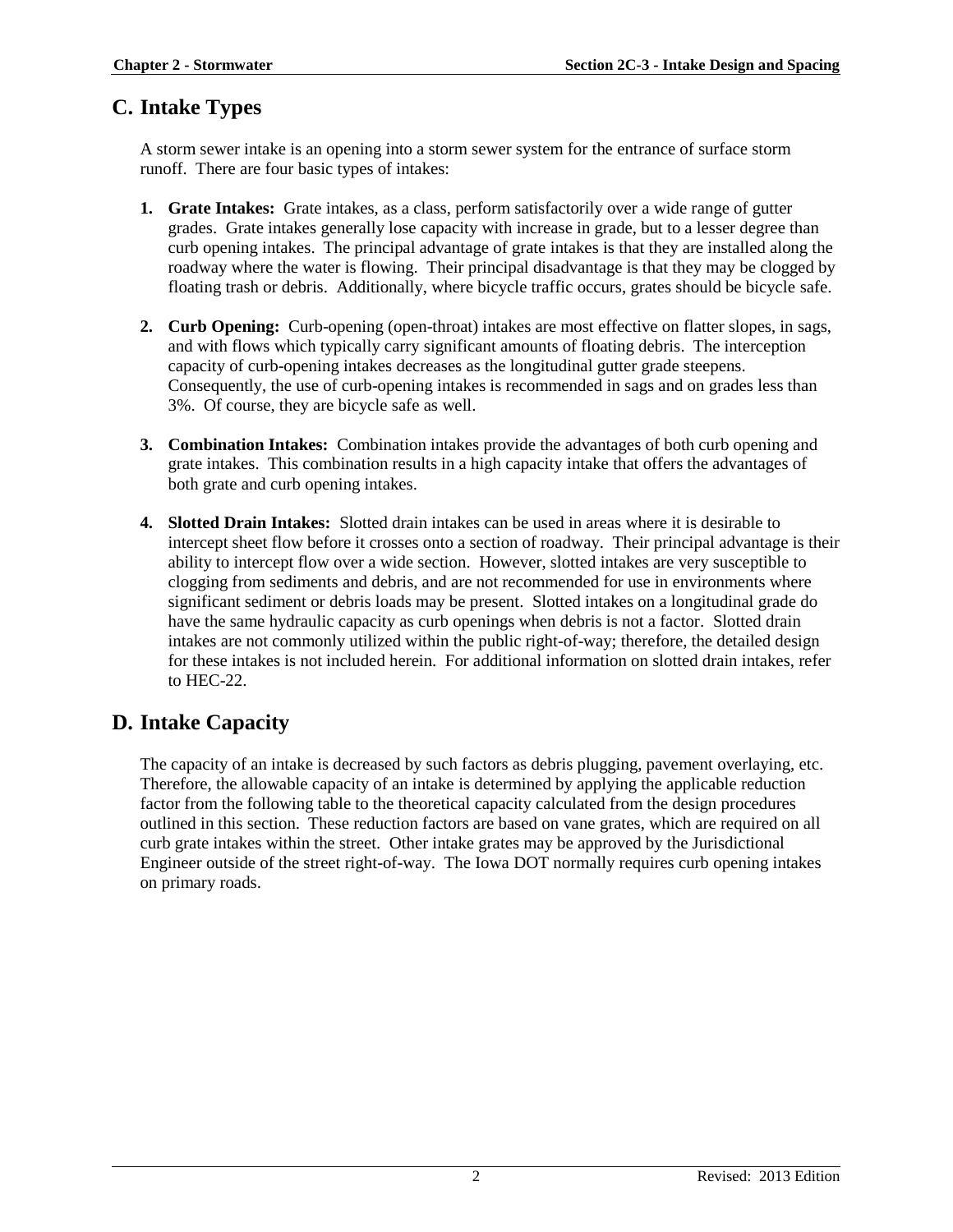| Figure $No.1$          | Location               | <b>Reduction Factor<sup>2</sup></b>            | <b>Intake Description</b> |  |
|------------------------|------------------------|------------------------------------------------|---------------------------|--|
| 6010.501, 6010.502,    | Continuous Grade       | 90% Vane Grates with Curb                      | Single Grate with         |  |
| 6010.503, and 6010.504 | Low Point              | 80% Vane Grates with Curb                      | Curb Opening              |  |
|                        | Continuous Grade       | 90% Vane Grates with Curb                      | Double Grate with         |  |
| 6010.505 and 6010.506  | Low Point              | 80% Vane Grates with Curb                      | Curb Opening              |  |
| 6010.507 and 6010.508  | Continuous Grade       | 80% Curb Only (No Grate)                       |                           |  |
|                        | <b>Low Point</b>       | 70% Curb Only (No Grate)                       | Single Open-throat        |  |
|                        | Continuous Grade       | 80% Curb Only (No Grate)                       |                           |  |
| 6010.509 and 6010.510  | Low Point              | Double Open-throat<br>70% Curb Only (No Grate) |                           |  |
| 6010.501 and 6010.502  | Continuous Grade       | 75% Grate Only (No Curb Opening)               |                           |  |
| (Driveway Grate)       | Low Point <sup>3</sup> | 50% Grate Only (No Curb Opening)               | Single Grate Only         |  |

<sup>1</sup> The figure numbers listed in this table refer to figures from the SUDAS Specifications.

<sup>2</sup> Minimum reduction factor is to be used to reduce intake capacity.

<sup>3</sup> Use of driveway grates at low points is discouraged due to their tendency to become plugged with debris and flood the surrounding area. Obtain permission of the Jurisdictional Engineer prior to placing a driveway grate in a low point. If allowed, the Jurisdictional Engineer may also require installation of standard curb intake(s) immediately upstream of the driveway.

## **E. Design of Intakes On-grade**

**1. Intake Efficiency:** Intake interception capacity  $(Q_i)$  is the flow intercepted by an intake under a given set of conditions. The efficiency (E) of an intake is the percent of the total flow that the intake will intercept for those conditions. The efficiency of an intake is dependent on the cross slope, longitudinal slope, total gutter flow, and pavement roughness. Efficiency is defined by the following equation:

$$
E = \frac{Q_i}{Q_t}
$$
 Equation 2C-3.01

where:

 $E =$ intake efficiency  $Q_t$  = total gutter flow, cfs  $Q<sub>i</sub>$  = intercepted gutter flow, cfs

Flow that is not intercepted by an intake is termed carryover or bypass flow and is defined by:

$$
Q_b = Q_t - Q_i
$$

= − **Equation 2C-3.02**

where:

 $Q<sub>b</sub>$  = flow that is not intercepted by the intake and must be included in the evaluation of downstream gutters, channels, and intakes.

The interception capacity of all intake configurations increases with increasing flow rates while intake efficiency generally decreases with increasing flow rates. Factors affecting gutter flow also affect intake interception capacity. The depth of water next to the curb is the major factor in the interception capacity of both grate intakes and open-throat intakes.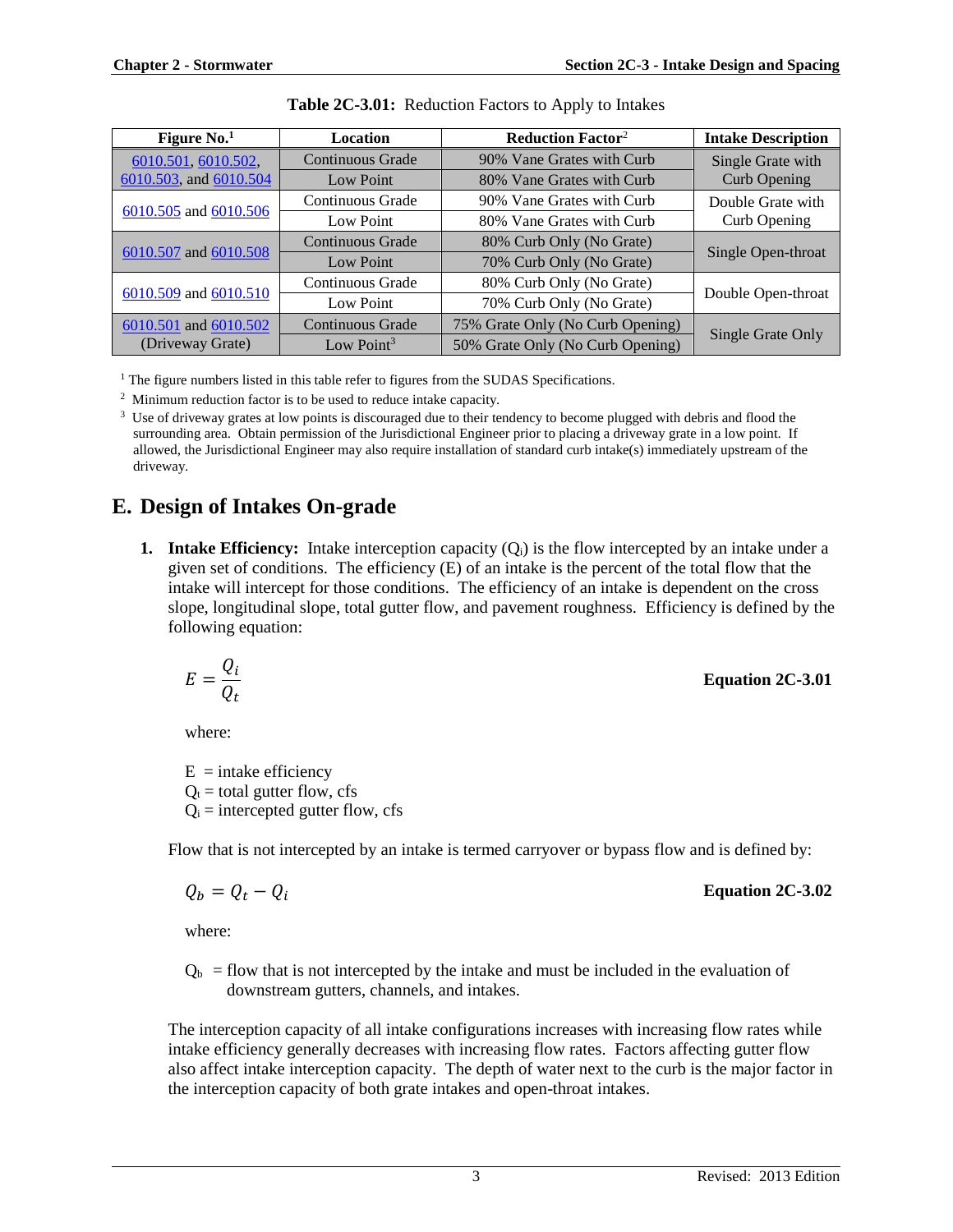The interception capacity of a grate intake depends on the amount of water flowing over the grate, the size and configuration of the grate and the velocity of flow in the gutter.

Interception capacity of an open-throat intake is largely dependent on flow depth at the curb and curb opening length. Flow depth at the curb and consequently, open-throat intake interception capacity and efficiency, can be increased by the use of local gutter depression at the curbopening.

The interception capacity of a combination intake, consisting of a grate placed alongside an openthroat section, does not differ significantly from that of a grate alone. Interception capacity and efficiency are computed by neglecting the curb opening.

Intakes on-grade should be designed to intercept a minimum of 50% of the design flow.

**2. Grate Intakes (On-grade):** In order to determine the capacity of an intake on-grade, the amount of frontal flow (flowing perpendicularly over the grate), and side flow (flowing longitudinally along the side of the grate) must be determined.

The ratio of frontal flow to total gutter flow  $(E_0)$  for straight cross slope is expressed by the following equation:

$$
E_0 = 1 - \left(1 - \frac{W}{T}\right)^{2.67}
$$

**Equation 2C-3.03**

where:

 $E_0$  = ratio of frontal flow to total gutter flow

 $W =$  width of depressed gutter or grate, ft

 $T =$  total spread of water, ft

At low velocities, all of the frontal flow passes over the grate and is intercepted by the intake. As the longitudinal slope of the gutter is increased, the velocity of the flow also increases until the flow begins to skip or splash over the grate, reducing the efficiency of the grate. The velocity at which this occurs is termed the splash-over velocity, and is dependent upon the design of the grate and the length of the grate.

The splash-over velocity for the SUDAS style intake grates is indicated in Table 2C-3.01.

| Figure $No.1$ |                     |                      |               | <b>Splash-over Velocity, fps</b> |               |
|---------------|---------------------|----------------------|---------------|----------------------------------|---------------|
|               | <b>Casting Type</b> | <b>Typical Use</b>   | <b>Single</b> | <b>Double</b>                    | <b>Triple</b> |
| 6010.603      | Type O              | Driveway             |               | 2.4                              | 2.9           |
| 6010.603      | Tvpe R              | Combination / Median | 7.4           |                                  | 16.2          |
| 6010.603      | Type S              | Combination / Median | 8.3           | 13.0                             | 20.7          |

**Table 2C-3.02:** Splash-over Velocity for SUDAS Intake Grates

 $<sup>1</sup>$  The figure numbers listed in this table refer to figures from the SUDAS Specifications.</sup>

Source: Type Q - Colorado State University, 2009 (CDOT Type 13) Type R/S - HEC-22 (Curved vane) (CDOT Type 16)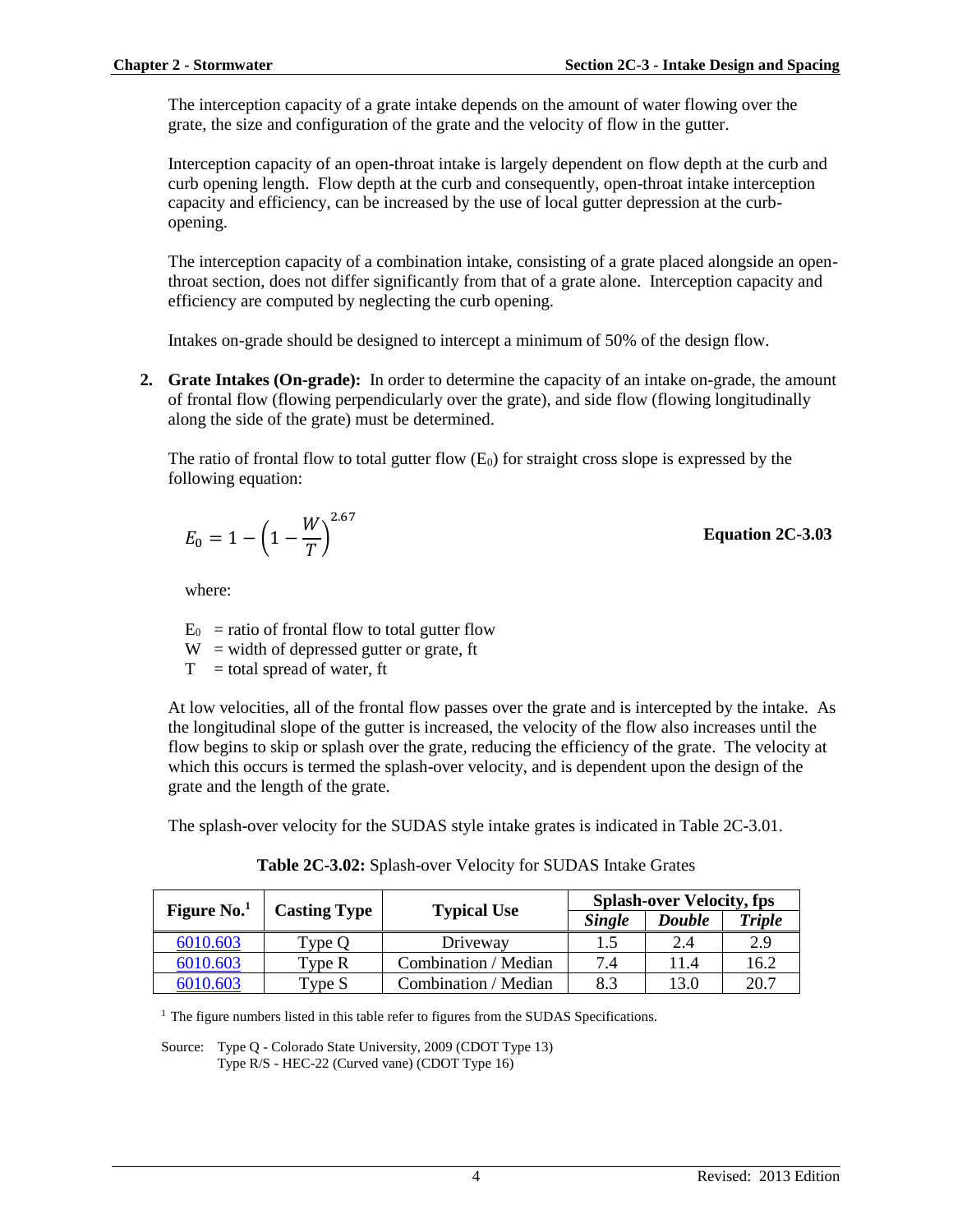The ratio of frontal flow intercepted to total frontal flow  $(R_f)$  or frontal flow interception efficiency is expressed by:

$$
R_f = 1 - 0.09(V - V_0)
$$
 (see note below) **Equation 2C-3.04**

where:

 $V =$  velocity of flow in the gutter, ft/s  $V_0$  = gutter velocity where splash over first occurs, ft/s

Note: R<sub>f</sub> cannot exceed 1.0. if V is less than V<sub>0</sub>, R<sub>i</sub>=1 – meaning that all flow is intercepted. If V is greater than  $V_0$ ,  $R_f$  is less than 1, meaning that only a portion of the flow is intercepted.

In addition to frontal flow, the intake also intercepts a portion of the side flow, flowing adjacent to the intake. Only a small portion of the side flow is intercepted.

The ratio of side flow intercepted to total side flow  $(R_s)$  or side flow interception efficiency is expressed by:

$$
R_{S} = \frac{1}{1 + \left(\frac{0.15V^{1.8}}{S_{\chi}L^{2.3}}\right)}
$$
 (see note below)

where:

 $V =$  velocity of flow in the gutter, ft/s

 $L =$  length of the grate, ft

 $S_x$  = cross slope, ft/ft

Note: R<sub>f</sub> cannot exceed 1.0. If V is less than V<sub>0</sub>, R<sub>f</sub> = 1 meaning that all flow is intercepted. If V is greater than  $V_0$ ,  $R_f$  is less than 1, meaning that only a portion of the flow is intercepted.

The efficiency (E) of a grate is expressed as:

$$
E = R_f E_0 + R_s (1 - E_0)
$$
 Equation 2C-3.06

The interception capacity  $(Q_i)$  of a grate intake on-grade is equal to the efficiency of the grate multiplied by the total gutter flow:

$$
Q_i = EQ_t = Q_t [R_f E_0 + R_s (1 - E_0)]
$$
 Equation 2C-3.07

**3. Open-throat Intakes (On-grade):** Open-throat intakes are effective in draining pavements where the flow depth at the curb is sufficient for the intake to perform efficiently. Open-throat intakes are less susceptible to clogging and offer little interference to traffic operations. They are a viable alternative to grates where grates would be in traffic lanes or would be hazardous to pedestrians or bicycles.

The length of open-throat intakes required for total interception of gutter flow on a pavement section with a straight cross slope is expressed by:

**Equation 2C-3.05**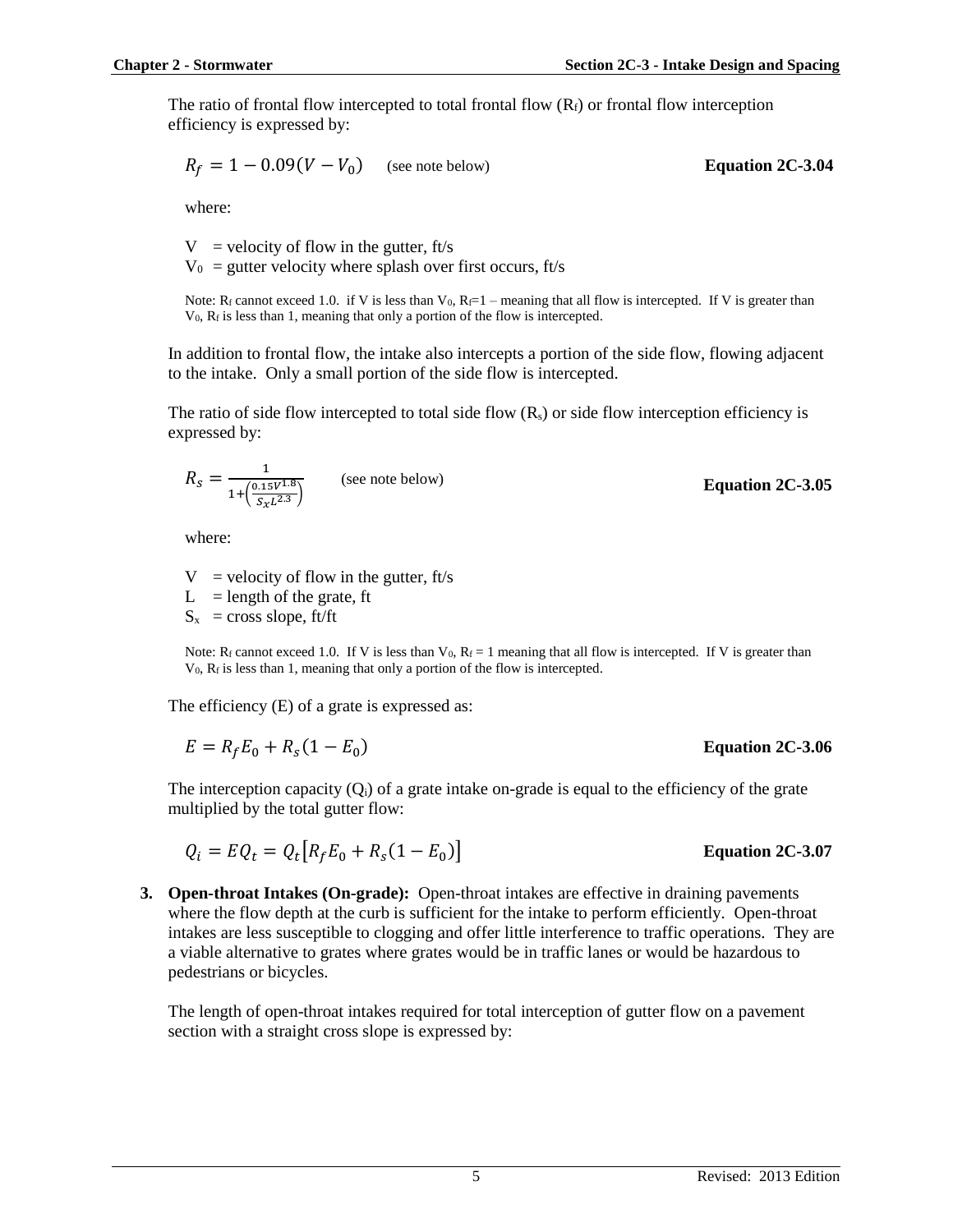$$
L_T = 0.6 Q_t^{0.42} S_L^{0.3} \left(\frac{1}{nS_x}\right)^{0.6}
$$

where:

- $L_T$  = length of throat opening required to intercept 100% of the gutter flow, ft
- $S_x$  = cross slope in ft/ft
- $n =$  Manning's coefficient for the pavement
- $Q_t$  = total gutter flow, cfs
- $S_L$  = longitudinal slope, ft/ft

The efficiency of an open-throat intake shorter than the length required for total interception is expressed by:

$$
E = 1 - \left(1 - \frac{L}{L_T}\right)^{1.8}
$$

where:

 $L =$  length of throat opening, ft

Most open-throat intakes incorporate a locally depressed gutter section through the length of the throat opening. This depression aids in increasing the interception capacity of the intake. For depressed open-throat intakes the interception capacity can be found by use of an equivalent cross slope  $(S_e)$  in the following equation:

$$
S_e = S_x + S_w' E_0
$$

where:

 $S'_w$  = cross slope of the gutter measured from the cross slope of the pavement = a/W, ft/ft  $a =$  gutter depression, ft

for standard SUDAS/Iowa DOT open-throat intakes,  $a = 6$ "

 $W =$  width of depressed gutter section, ft

for standard SUDAS/Iowa DOT open-throat intakes,  $W = 3'$  typical and 1.5' min.

 $E_0$  = Ratio of flow in the depressed section to total gutter flow. It is determined by the gutter configuration upstream of the intake.

 $S_x$  = roadway cross slope, ft/ft

Note: S<sub>e</sub> can be used to calculate the length of the throat opening by substituting S<sub>e</sub> for S<sub>x</sub> in Equation 2C-3.08

**Equation 2C-3.09**

′ <sup>0</sup> **Equation 2C-3.10**

**Equation 2C-3.08**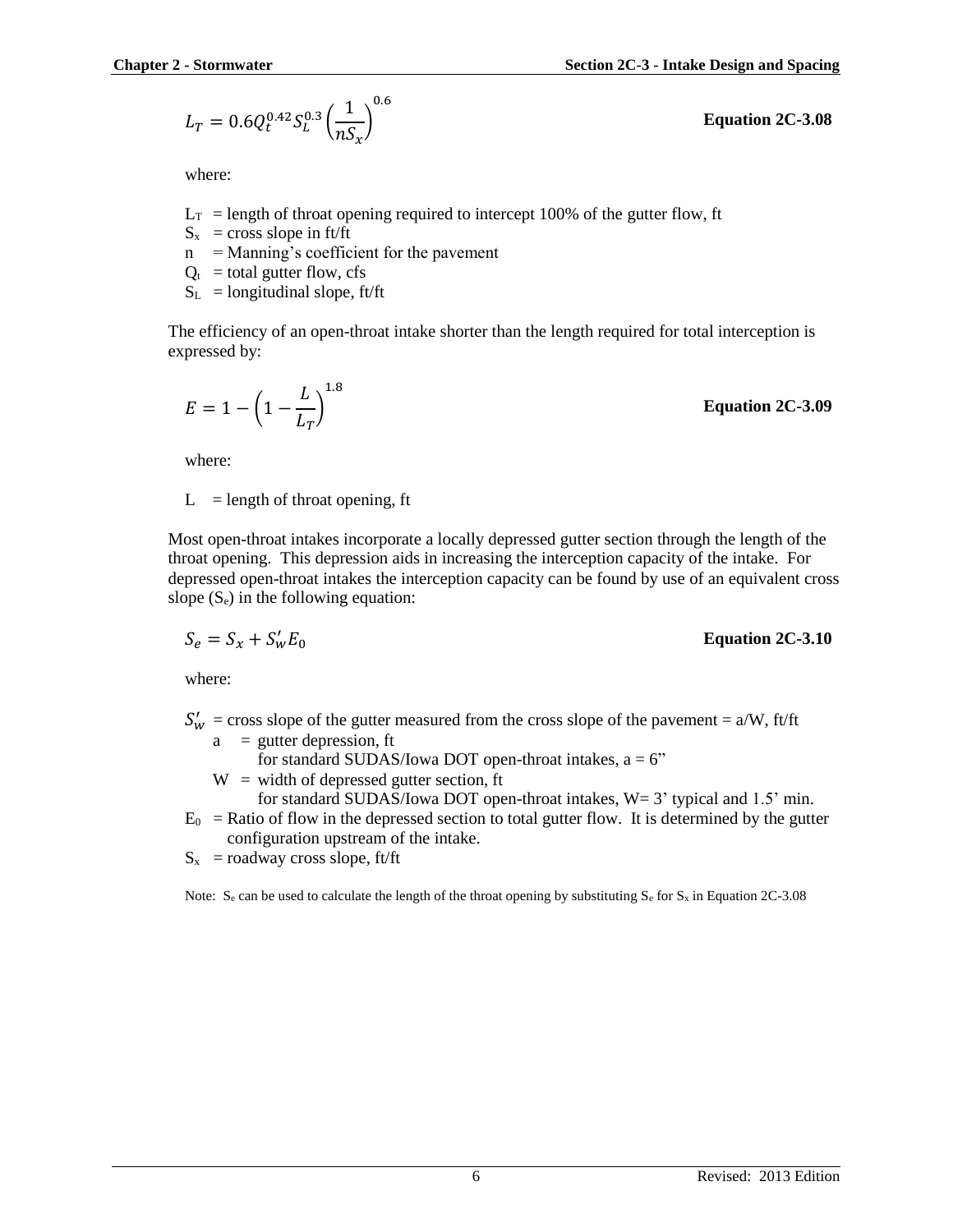

**Figure 2C-3.01:** Open-throat Intake Depression - On-grade

**4. Combination Intakes (On-grade):** The interception capacity of a combination intake with the open throat segment immediately behind the grate is determined by neglecting the open-throat portion and treating the intake as a grate.

## **F. Design of Intakes in Sag Locations**

Intakes in sag locations operate as weirs under low-head conditions and orifices at greater depths. When grate head is developed they function as an orifice. Flow may fluctuate between weir and orifice control depending on the grate size, grate configuration, or the curb-opening height. At depths between those at which weir flow definitely prevails and those at which orifice flow definitely prevails, flow is in a transition stage. At these depths, control is ill-defined and flow may fluctuate between weir and orifice control. Design procedures presented here are based on a conservative approach to estimating the capacity of intakes in sump locations.

The efficiency of intakes in passing debris is critical in sag locations because all runoff that enters the sag must be passed through the intake. Total or partial clogging of intakes in these locations can result in hazardous ponded conditions. Grate intakes alone are not recommended for use in sag locations because of the tendencies of grates to become clogged. Combination intakes or open-throat intakes are recommended for use in these locations.

**1. Grate Intakes in Sags:** A grate inlet in a sag location operates as a weir to depth dependent on the size of the grate and as an orifice at greater depths. Grates of larger dimension will operate as weirs to greater depths than smaller grates.

The capacity of a grate intake operating as a weir is:

$$
Q_i=3.0Pd^{1.5}
$$

**Equation 2C-3.11** 

where:

- $Q_i$  = Grate intake capacity, cfs
- $P =$  Perimeter of the grate disregarding the side against the curb, ft
- $d =$  average depth across the grate, ft (see Figure 2C-3.02 below)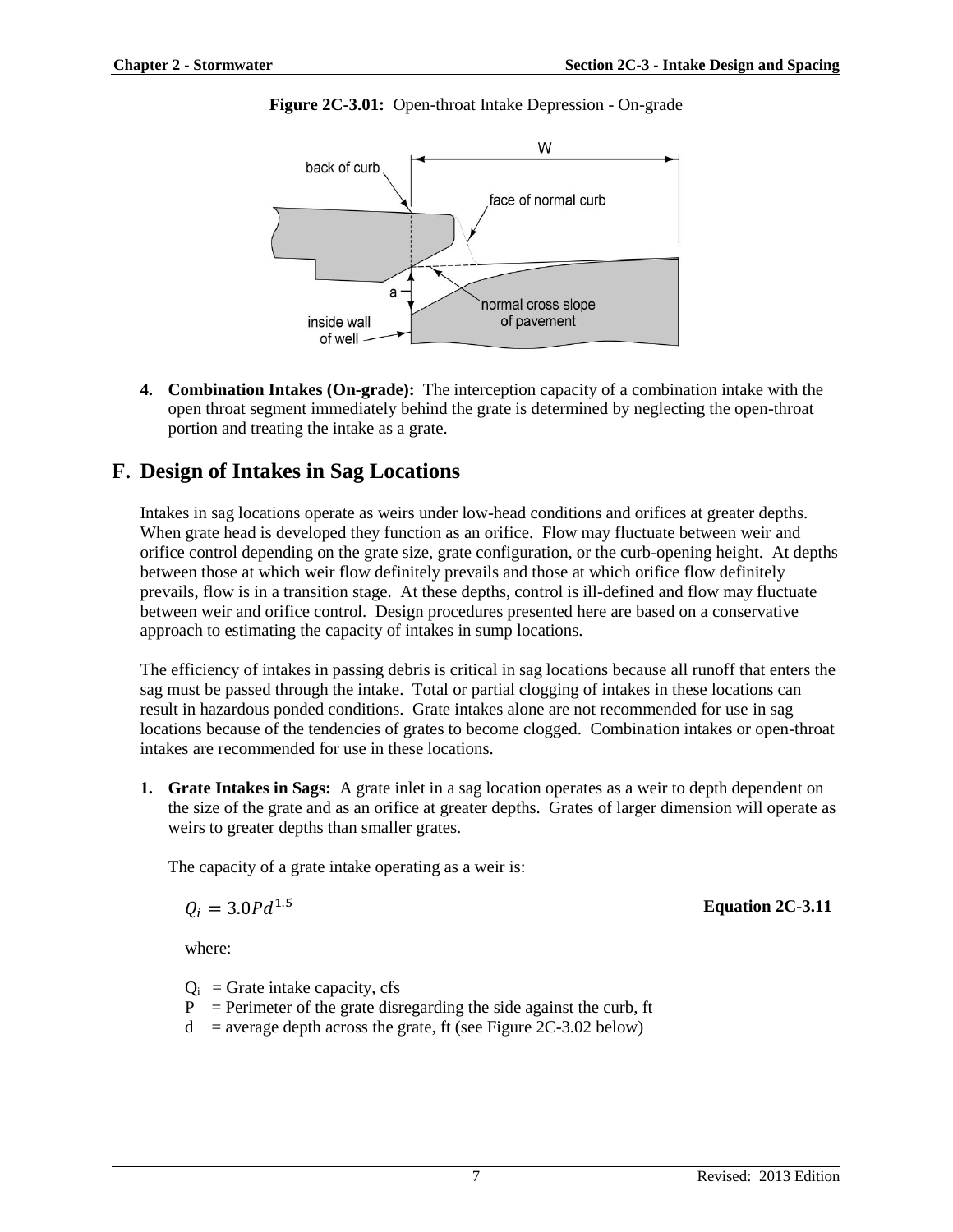**Figure 2C-3.02:** Average Depth for Grate Intakes



Average depth (d) is determined as follows:

$$
d=\frac{d_1+d_2}{2}
$$

The capacity of a grate intake operating as an orifice is:

$$
Q_i = 0.67 A_g (2gd)^{0.5}
$$

where:

 $A_g$  = Clear opening of the grate, ft<sup>2</sup>  $g =$  gravitational constant = 32.16 ft/s<sup>2</sup>

In order to determine if an intake is operating under weir flow or orifice flow, both equations should be solved for a given depth. The equation resulting in the lowest calculated flow determines the control type.

| <b>Figure</b><br>$\mathbf{No}^1$ | Grate<br><b>Type</b> | <b>Description</b>            | Perimeter <sup>2,4</sup><br>P(f <sub>t</sub> ) | Open Area <sup>4</sup><br>$A_g$ , (sq-ft) | Weir to Orifice <sup>3</sup><br><b>Transition</b> (ft) |
|----------------------------------|----------------------|-------------------------------|------------------------------------------------|-------------------------------------------|--------------------------------------------------------|
| 6010.603                         | Type Q               | Driveway                      | 9.91                                           | 2.62                                      | 0.4                                                    |
| 6010.603                         | Type R               | Curb Inlet with Vane          | 5.86                                           | 1.95                                      | 0.5                                                    |
| 6010.603                         | Type S               | Median Barrier                | 7.52                                           | 2.3                                       | 0.4                                                    |
| 6010.604                         | Type 3A              | Beehive for 18" RCP           | 5.2                                            | 1.2                                       | 0.4                                                    |
| 6010.604                         | Type 3B              | Beehive for 24" RCP           | 6.77                                           | 1.64                                      | 0.5                                                    |
| 6010.604                         | Type 4A              | Flat Round for 18" RCP        | 5.2                                            | 0.8                                       | 0.3                                                    |
| 6010.604                         | Type 4B              | Flat Round for 24" RCP        | 6.82                                           | 1.29                                      | 0.3                                                    |
| 6010.604                         | Type 4C              | Flat Round for 30" RCP        | 8.41                                           | 2.2                                       | 0.5                                                    |
| 6010.604                         | Type 4D              | Flat Round for 36" RCP        | 9.99                                           | 2.93                                      | 0.5                                                    |
| 6010.604                         | Type 5               | Stool Type for 24" to 30" RCP | 6                                              | 3.06                                      | 0.9                                                    |
| 6010.604                         | Type 6               | 30" x 42" Rectangular         | 10.54                                          | 2.91                                      | 0.5                                                    |

<sup>1</sup> The figure numbers listed in this table refer to figures from the SUDAS Specifications.

2 Perimeter length disregards side against curb for curb inlets.

<sup>3</sup> This is the approximate depth at which the intake transitions from weir flow to orifice flow and should be verified by the designer.

<sup>4</sup> Average of Neenah Foundry and East Jordan Iron Works values.

**2. Open-throat Intakes in Sags:** The capacity of an open-throat intake in a sag depends on the water depth at the curb, the length of the throat opening, and the height of the throat opening. The intake operates as a weir to depths equal to the curb opening height and as an orifice at depths greater than 1.4 times the opening height. At depths between 1.0 and 1.4 times the opening height, flow is in a transition stage.

#### 0.5 **Equation 2C-3.12**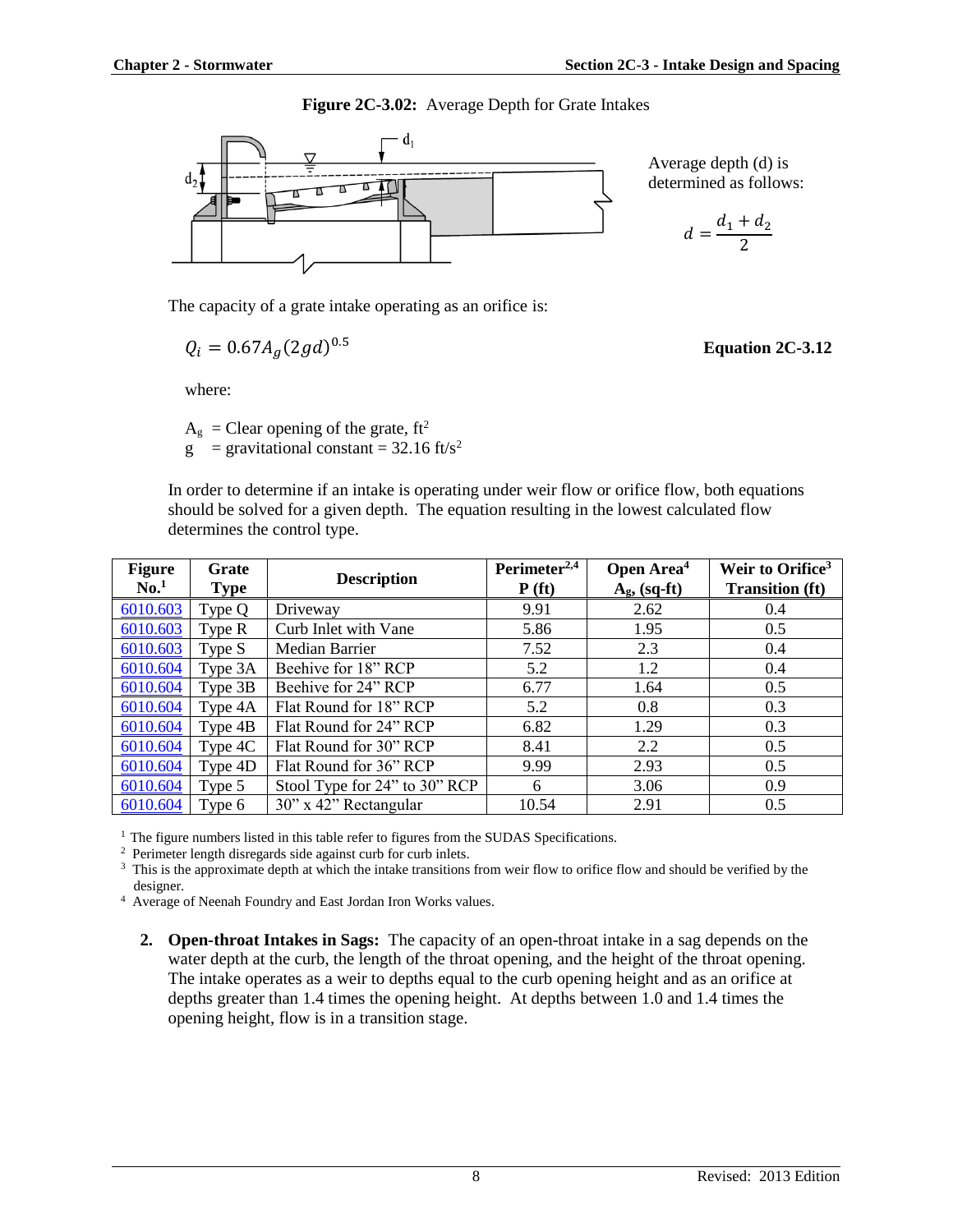The equation for the interception capacity of a depressed open-throat intake operating as a weir is:

$$
Q_i = 2.30(L + 1.8W)d^{1.5}
$$

where:

 $L =$ Length of curb opening, ft

- $W =$ Lateral width of depression, ft
- $d =$  depth at curb measured from the normal cross slope (i.e. d= T x S<sub>x</sub>)

The weir equation is applicable to depths at the curb approximately equal to the height of the opening plus the depth of the depression. Thus, the limitation on the use of Equation 2C-3.13 for a depressed open-throat intake is:

$$
d \leq h + a/12
$$

#### **Equation 2C-3.14**

1.5 **Equation 2C-3.13**

where:

 $h$  = height of curb opening, ft

 $a =$  depth of depression, in

for standard SUDAS/Iowa DOT open-throat intakes,  $a = 4$ "

#### **Figure 2C-3.03:** Open-throat Intake Depression - in Sag



The weir equation for open-throat intakes without depression is:

$$
Q_i = 3.0 L d^{1.5}
$$

#### 1.5 **Equation 2C-3.15**

Open-throat intakes operate as orifices at depths greater than approximately 1.4 times the opening height. The interception capacity can be computed by Equations 2C-3.16 or 2C-3.17. These equations are applicable to both depressed and undepressed open-throat intakes. The depth at the intake includes any gutter depression.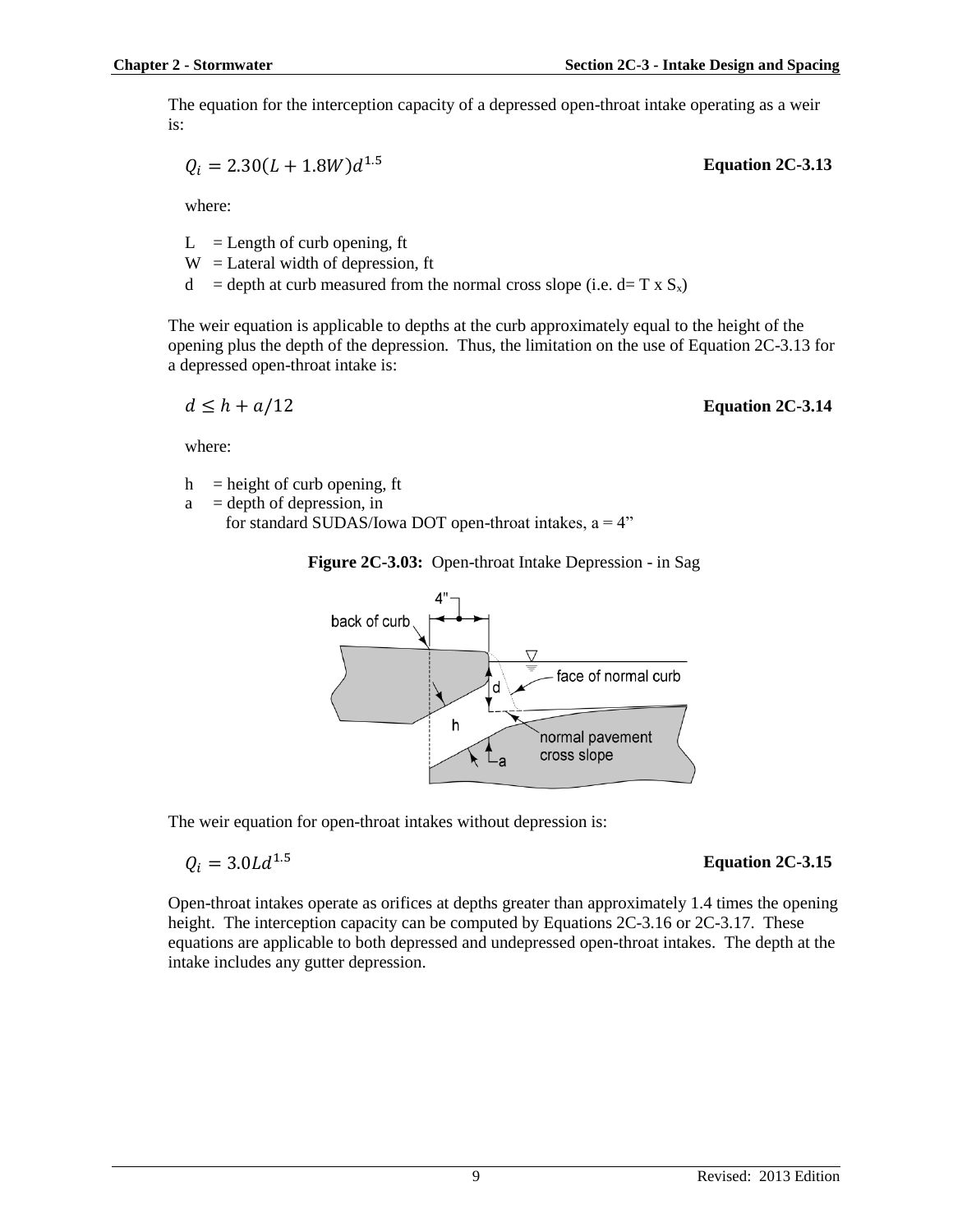$$
Q_i = 0.67 hL (2gd_0)^{0.5}
$$

or

$$
Q_i = 0.67 A_g \left[ 2g \left( d_i - \left( \frac{h}{2} \right) \right) \right]^{0.5}
$$

**Equation 2C-3.17**

0.5 **Equation 2C-3.16**

where:

 $d_0$  = Effective head on the center of the orifice throat, ft - (see note below)

- $d_i$  = Depth at the lip of the curb opening, ft (see Figure 2C-3.04)
- $L =$  Length of the open-throat section, ft
- $A_g$  = Clear area of opening, ft<sup>2</sup>

 $h$  = Height of open-throat orifice, ft

Note: the configuration of the SUDAS/Iowa DOT style intakes is an "inclined throat" according to HEC-22. Based upon this configuration HEC-22 provides the following definition:  $\mathbf{d}_0 = \mathbf{d}_i \cdot (\mathbf{h}/2) \sin{\theta}$ 





Unless otherwise approved by the Jurisdictional Engineer, intakes at low points or on dead-end streets on downgrades should be designed to intercept 100 percent of the design flow

**3. Combination Intakes in Sags:** Combination intakes consisting of a grate and open-throat curb section are recommended for use in sags and locations where hazardous ponding can occur because of their superior hydraulic capacity and debris handling capabilities.

The interception capacity of a combination intake, where the open-throat section is equal in length to, and immediately behind, the grate, is essentially equal to that of a grate intake alone operating under weir flow conditions. In orifice flow, the capacity of a combination intake is equal to the capacity of the grate plus the capacity of the curb opening.

Where the depth at the curb is such that orifice flow occurs, the interception capacity of the intake is computed by adding equations 2C-3.12 and 2C-3.16.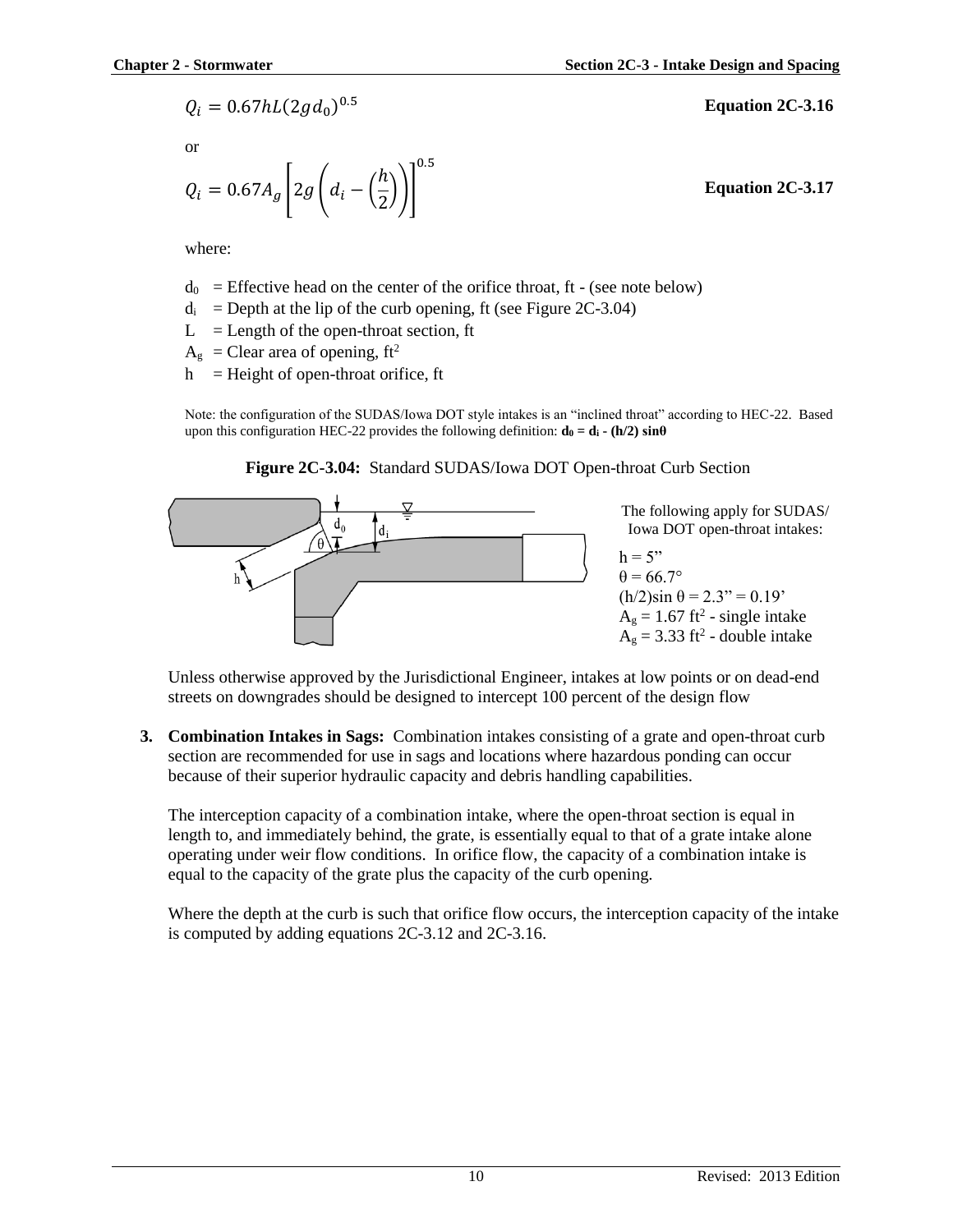$$
Q_i = 0.67 A_g (2gd)^{0.5} + 0.67 hL (2gd_0)^{0.5}
$$

0.5 **Equation 2C-3.18**

where:

- $A_g$  = Clear opening of the grate, ft<sup>2</sup>
- g = Gravitational constant =  $32.16$  ft/s<sup>2</sup>
- $d =$ Depth at the curb, ft
- $H =$  Height of the open-throat orifice, ft
- $L =$  length of open-throat section, ft
- $d_0$  = effective depth at the center of the open-throat orifice, ft

## **G. Storm Sewer Structure Requirements**

- **1. Manholes or Intakes:** Manholes or intakes are required under the following conditions:
	- a. At the end of each sewer line.
	- b. At all changes in pipe size, elevation and grade, or alignment, and at all bends.
	- c. At all sewer pipe intersections, except where the size of the storm sewer conduit (54 inches diameter or greater pipe) eliminates the need for a manhole. Manholes are required for 54 inches or greater pipes when direct access is desired every 400 feet.
	- d. At all sewer pipe intersections and at intervals not exceeding 400 feet. If owner has adequate cleaning equipment, the allowable spacing may be increased to 500 feet for sewers 24 inches and larger.

### **2. Openings:**

- **a. Standard:** The minimum size for a manhole is 48 inches in diameter. Jurisdictions require concentric manholes, without built-in steps, with the manhole opening over the centerline of the pipe or on an offset not to exceed 12 inches. Some Jurisdictions may allow for eccentric manholes.
- **b. Special:** For square or rectangular manholes, the manhole openings should be over the centerline of the pipes or on an offset not to exceed 12 inches. The distance from the centerline of the manhole opening to the face of the inside manhole wall should not exceed 30 inches to better facilitate video inspection and maintenance equipment. This may require more than one manhole opening.
- **c. Determining Diameters:** When utilizing circular precast manholes, it is necessary to determine the diameter required to maintain the structural integrity of the manhole. As a general rule, a minimum concrete leg of 12 inches should remain between the manhole blockouts for adjacent pipes. Determining the required manhole diameter to provide this minimum distance may be done as follows:
	- 1) Determine the diameters of, and the angle between, the two pipes in question. If more than two pipes connect at the manhole, the adjacent pipes with the critical configuration (i.e. smallest angle and largest pipes) should be selected. If the critical configuration is not apparent, calculations may be required for all adjacent pipes.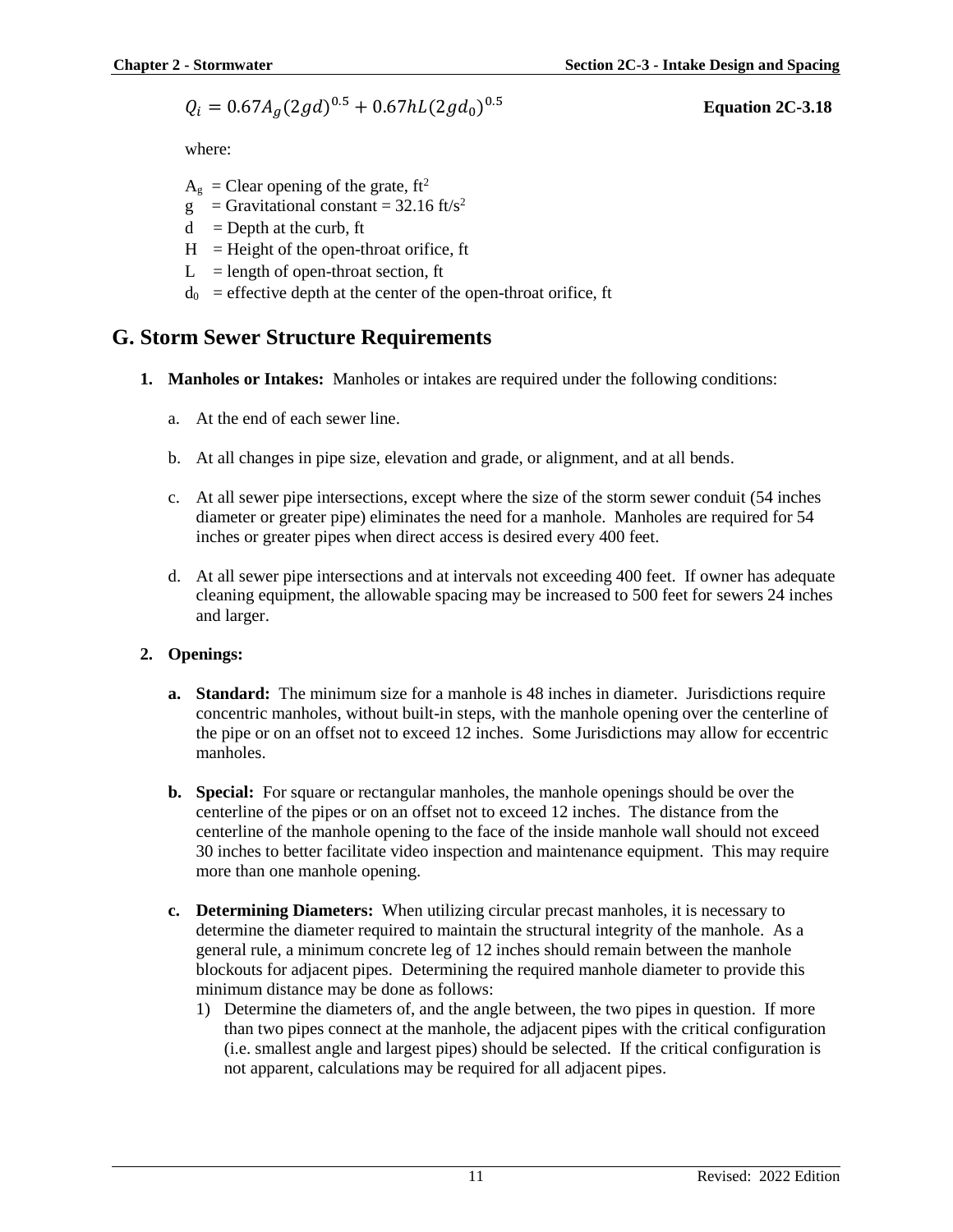



2) Determine the blockout diameter. The blockout is the opening provided in the manhole for the pipe. Blockout dimensions are based on the outside diameter of the pipe. For storm sewer, a circular or doghouse type opening is provided with additional clearance to allow for the insertion of the pipe and sufficient space to accommodate placement of concrete grout in the opening. Typical blockout dimensions for various pipe sizes and materials are given in Table 2C-3.04 below.

| <b>Pipe Diameter</b> | <b>Manhole Blockout (inches)</b> |            |            |
|----------------------|----------------------------------|------------|------------|
| (inches)             | <b>RCP</b>                       | <b>PVC</b> | <b>DIP</b> |
| 12                   | 21                               | 16         | 16         |
| 14                   | N/A                              | 16         | 18         |
| 15                   | 24                               | 19         | N/A        |
| 16                   | N/A                              | N/A        | 20         |
| 18                   | 28                               | 22         | 23         |
| 20                   | N/A                              | N/A        | 24         |
| 21                   | 31                               | 25         | N/A        |
| 24                   | 35                               | 28         | 29         |
| 27                   | 38                               | 31         | N/A        |
| 30                   | 42                               | 35         | 36         |
| 33                   | 47                               | N/A        | N/A        |
| 36                   | 48                               | 42         | 41         |
| 42                   | 57                               | N/A        | N/A        |
| 48                   | 64                               | N/A        | N/A        |
| 54                   | 71                               | N/A        | N/A        |
| 60                   | 78                               | N/A        | N/A        |

**Table 2C-3.04:** Manhole Blockout Sizes

3) Determine the diameter of the manhole required to provide the minimum concrete leg dimension. This diameter may be calculated with the following equation: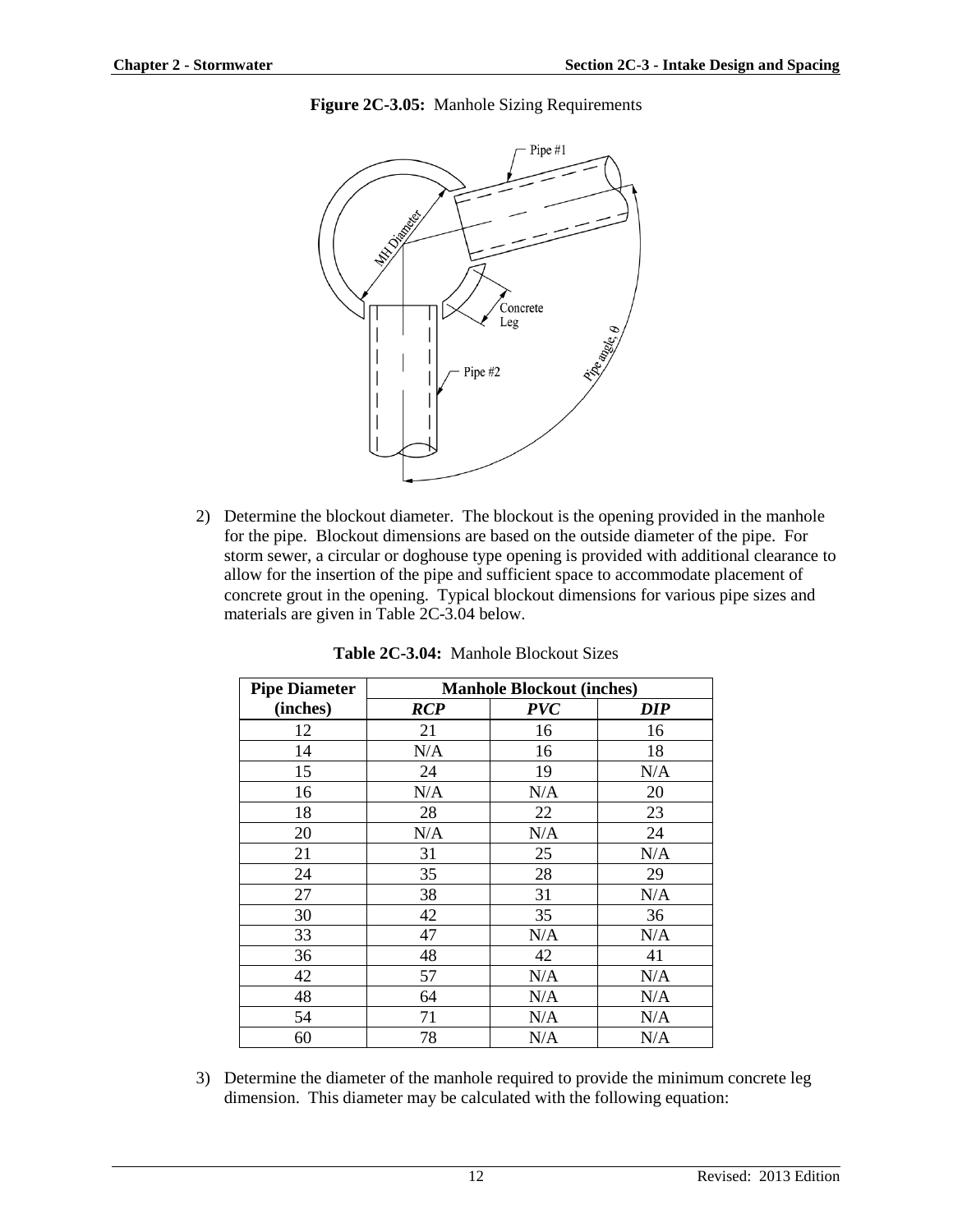$$
MH_d = \frac{BO_1 + BO_2 + 2CL}{\theta \times (\pi/_{180})}
$$

**Equation 2C-3.19**

where:

 $MH_d$  = Manhole diameter, in

- $BO = Blockout diameter, in$
- $CL = Minimum concrete leg length, in (typically 12 inches)$
- $\theta$  = Angle between pipe centerlines, degrees
- 4) Round the minimum manhole diameter calculated, up to the next standard manhole size (48 inches, 60 inches, 72 inches, 84 inches, 96 inches, 108 inches, or 120 inches).
- 5) Verify that the manhole diameter calculated is sufficient for the largest pipe diameter (See Table 2C-3.04).

| <b>Pipe Diameter</b> |            | <b>Minimum Manhole Diameter (inches)</b> |       |  |
|----------------------|------------|------------------------------------------|-------|--|
| (inches)             | <b>RCP</b> | <b>PVC</b>                               | DIP   |  |
| 8                    | N/A        | 48                                       | 48    |  |
| 10                   | N/A        | 48                                       | 48    |  |
| 12                   | 48         | 48                                       | 48    |  |
| 14                   | N/A        | N/A                                      | 48    |  |
| 15                   | 48         | 48                                       | N/A   |  |
| 16                   | N/A        | N/A                                      | 48    |  |
| 18                   | 48         | 48                                       | 48    |  |
| 20                   | N/A        | N/A                                      | 48    |  |
| 21                   | 48         | 48                                       | N/A   |  |
| 24                   | 48         | 48                                       | 48    |  |
| 27                   | $*60$      | 48                                       | N/A   |  |
| 30                   | $*60$      | $*60$                                    | $*60$ |  |
| 33                   | *60        | N/A                                      | N/A   |  |
| 36                   | $*60$      | $*60$                                    | $*60$ |  |
| 42                   | $*72$      |                                          |       |  |
| 48                   | *84        |                                          |       |  |
| 54                   | $*96$      |                                          |       |  |
| 60                   | *96        |                                          |       |  |

**Table 2C-3.04:** Minimum Manhole Diameter Required for Pipe Size

\*48 inch diameter Tee-section manhole may be used for pipes 27 inches and greater.

- **3. Intake/Manhole Combination:** Intake/manhole combinations will be used when the size of the connecting pipes so indicate or when horizontal clearance is necessary behind the back of curb. The Engineer is encouraged to utilize intake/manhole combinations for storm sewers that are parallel to the street. This will prevent storm sewers from being installed under pavement; improving maintenance access without requiring pavement removal.
- **4. Cleanouts:** Lamp holes or cleanout structures are required at the beginning of footing drains and subdrains in street right-of-way. Cleanouts may be allowed in place of a manhole at the end of lines that are less than 150 feet in length. Approval to use cleanouts is required.
- **5. Access Spacing:** Storm sewer structures (manholes, intakes, combination intakes, or cleanouts) in street right-of-way must be located in areas that allow direct access by maintenance vehicles.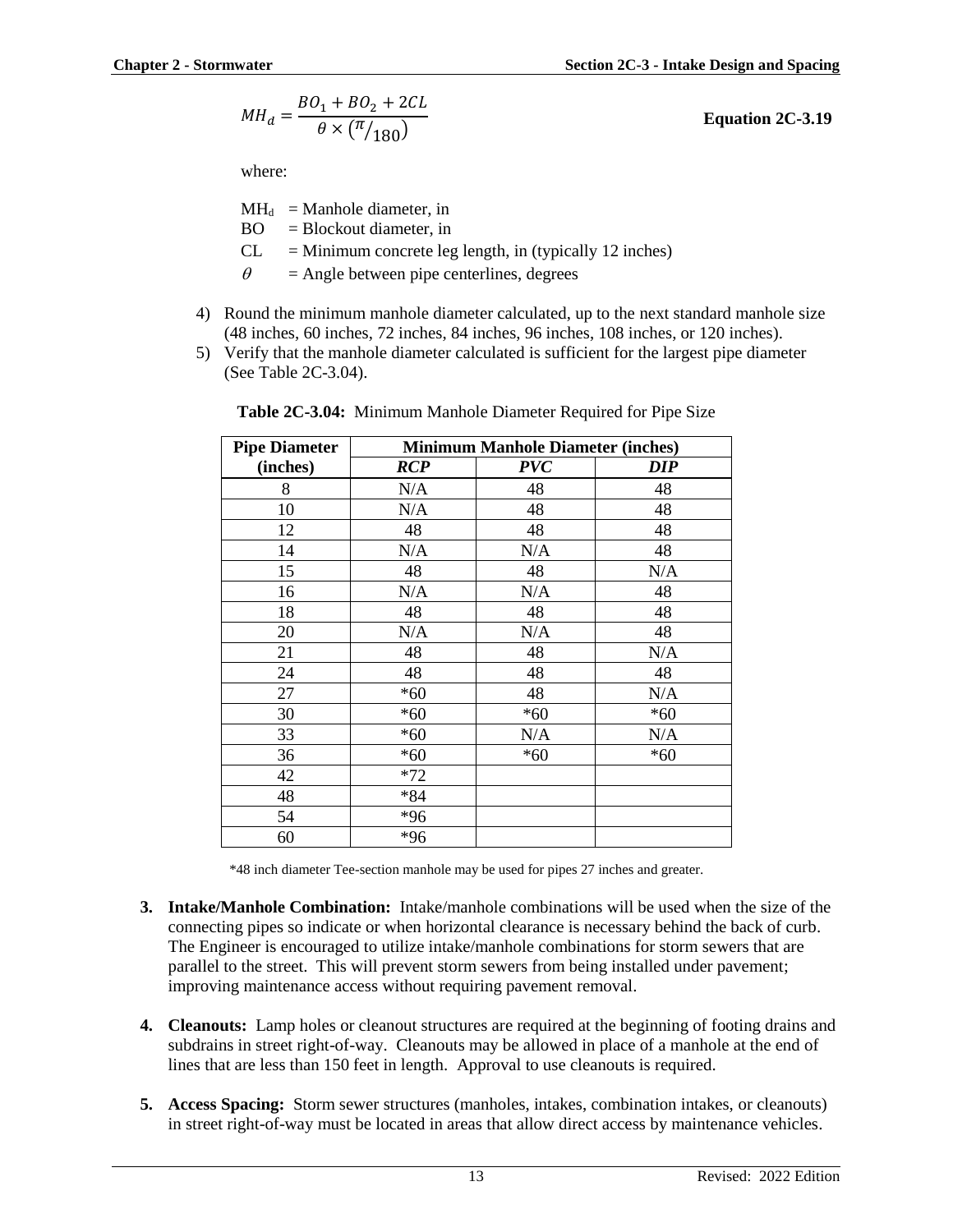Areas outside the street right-of-way will be subject to the approval of the Jurisdictional Engineer.

- **a. Manhole Spacing:** Manholes are to be spaced at intervals not exceeding 400 feet or at intervals not exceeding 500 feet when adequate cleaning equipment is available.
- **b. Intake Spacing:** Locate street intakes upgrade from intersections, sidewalk ramps, and outside of intersection radii. At least one intake is to be installed at the low point of the street grade.
	- **1) First Intake:** An intake should be located no further than 500 feet from the street high point.
	- **2) Remaining Intakes:** To be spaced at a distance no greater than 400 feet, regardless of gutter flow capacity, in order to meet maintenance needs.
- **6. Invert Drop:** When there is a change in pipe size at a structure, the invert of the smaller sewer must be raised to maintain the same energy gradient. An approximate method of doing this is to place the 0.8 depth point of both sewers at the same elevation. When the outgoing and incoming pipes are the same diameter and when there is a change in alignment between storm sewer of 45 degrees or greater, the suggested drop in the flow line is 0.3 foot and the minimum drop is 0.10 foot.

## **H. Manhole and Intake Standards**

|               |                                                      | <b>Use</b>                                                           |                              |  |
|---------------|------------------------------------------------------|----------------------------------------------------------------------|------------------------------|--|
| Figure $No.1$ | <b>Description</b>                                   | Main Pipe Size                                                       | Depth<br><b>Restrictions</b> |  |
| 6010.401      | Circular Storm Sewer Manhole                         | 12" min. See table on <b>Figure</b><br>$6010.401$ for max. pipe size | N/A                          |  |
| 6010.402      | Rectangular Storm Sewer Manhole                      | $12$ " to 54"                                                        | $8'$ max.                    |  |
| 6010.403      | Deep Well Rectangular Storm Sewer<br>Manhole         | $12$ " to $72$ "                                                     | $12'$ max.                   |  |
| 6010.404      | Rectangular Base/Circular Top Storm<br>Sewer Manhole | $12$ " to 96"                                                        | $12'$ min. to<br>$22'$ max.  |  |
| 6010.405      | Tee-section Storm Sewer Manhole                      | 12" or greater                                                       | N/A                          |  |

#### **1. Manhole Standards to be Utilized:**

<sup>1</sup> The figure numbers listed in this table refer to figures from the SUDAS Specifications.

#### **2. Manhole Castings to be Utilized:**

| Figure $No.1$ | Casting<br>$_{\rm \bf Type}$ | Number of<br><b>Pieces</b> | Ring/<br>Cover          | <b>Bolted</b><br><b>Frame</b> | <b>Bolted Cover</b><br>(Floodable) | Gasket |
|---------------|------------------------------|----------------------------|-------------------------|-------------------------------|------------------------------------|--------|
| 6010.602      | E                            |                            | Fixed <sup>2</sup>      | Yes                           | No                                 | No     |
| 6010.602      | F                            |                            | Adjustable <sup>3</sup> | No                            | No                                 | No     |

<sup>1</sup> The figure numbers listed in this table refer to figures from the SUDAS Specifications.

<sup>2</sup> Typically used with non-paved or flexible surfaces, including HMA, seal coat, gravel, and brick.

<sup>3</sup> Typically used with PCC surfaces, including castings in concrete boxouts.